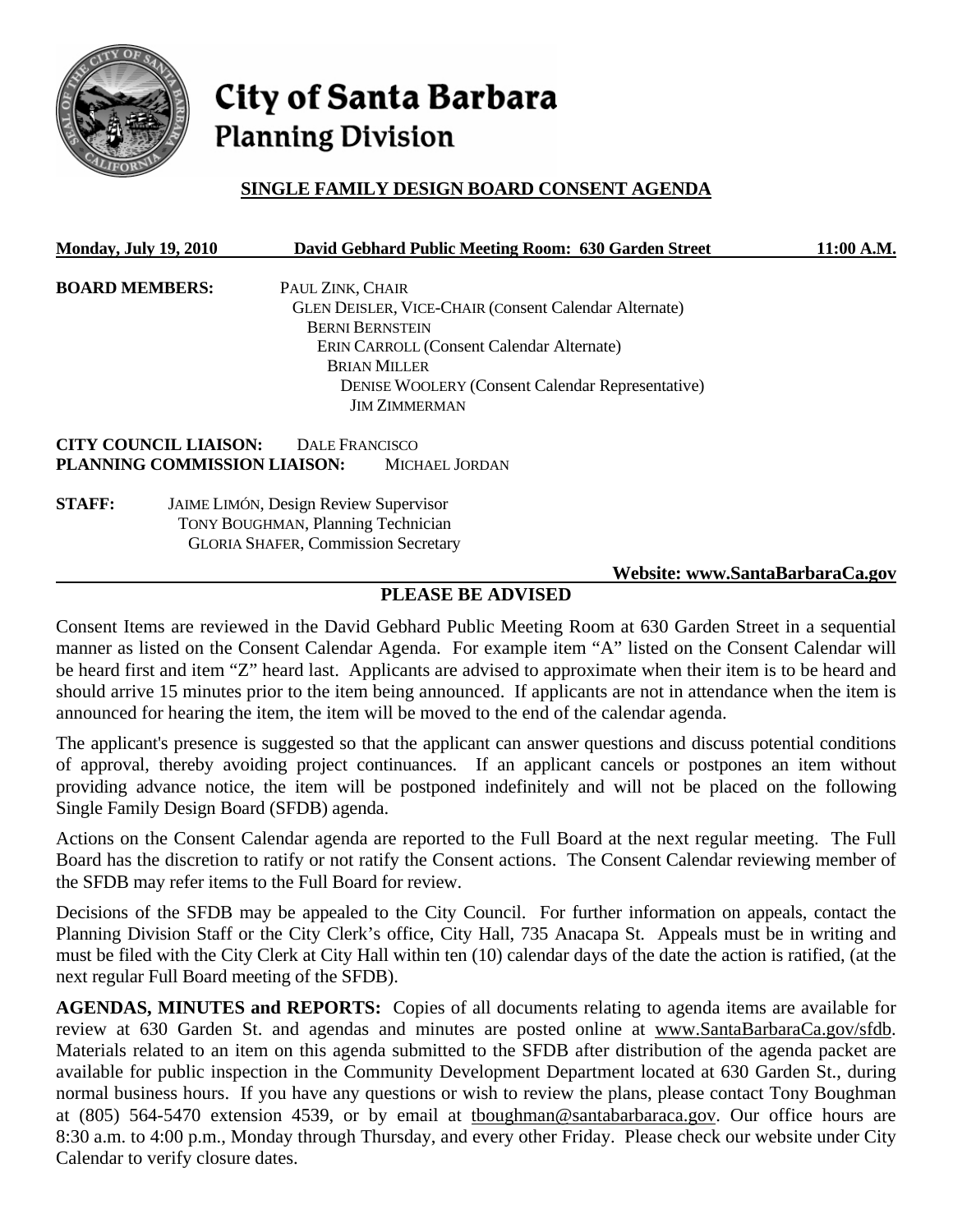**AMERICANS WITH DISABILITIES ACT:** In compliance with the Americans with Disabilities Act, if you need special assistance to gain access to, comment at, or participate in this meeting, please contact the Planning Division at (805)564-5470. If possible, notification at least 48 hours prior to the meeting will enable the City to make reasonable arrangements in most cases.

**NOTICE:** On Wednesday, July 14, 2010, this Agenda was duly posted on the indoor and outdoor bulletin boards at the Community Development Department, 630 Garden Street, and online at www.SantaBarbaraCa.gov/sfdb.

**PUBLIC COMMENT:** Any member of the public may address the Single Family Design Board Consent Representative for up to two minutes on any subject within their jurisdiction that is not scheduled for a public discussion before the Board.

#### **FINAL REVIEW**

#### **A. 1036 ARBOLADO RD E-1 Zone**

| Assessor's Parcel Number:  | 019-220-003            |
|----------------------------|------------------------|
| <b>Application Number:</b> | MST2009-00556          |
| Owner:                     | Diane Hall             |
| Designer:                  | AB Design Studio, Inc. |
|                            |                        |

(Proposal to repair the roof and change the architectural style of the existing 400 square foot detached two-car garage to match the style of the existing house. No change in square footage is proposed. The total existing 4,562 square feet on the 16,975 square foot lot in the Hillside Design District is 103% of the maximum guideline floor to lot area ratio. Staff Hearing Officer approval of a Modification is requested for roof alterations to the garage within the setback.)

**(Project requires compliance with Staff Hearing Officer Resolution No. 030-10.)** 

## **CONTINUED ITEM**

## **B.** 1335 MISSION RIDGE RD **E-1** Zone

| Assessor's Parcel Number:  | 019-210-005   |
|----------------------------|---------------|
| <b>Application Number:</b> | MST2010-00080 |
| Owner:                     | Dario L. Pini |
| Architect:                 | Bryan Murphy  |
|                            | $\overline{}$ |

(Proposal to abate violations listed in ENF2010-00080 and permit as-built maximum 8 foot high retaining walls and construct a 714 square foot terrace, stairs, trellis, fountain and 115 cubic yards of grading. The project is located in the rear yard of a 5,318 square foot three-story single-family residence on a 17,043 net square foot lot in the Hillside Design District.)

## **(Preliminary review of landscaping.)**